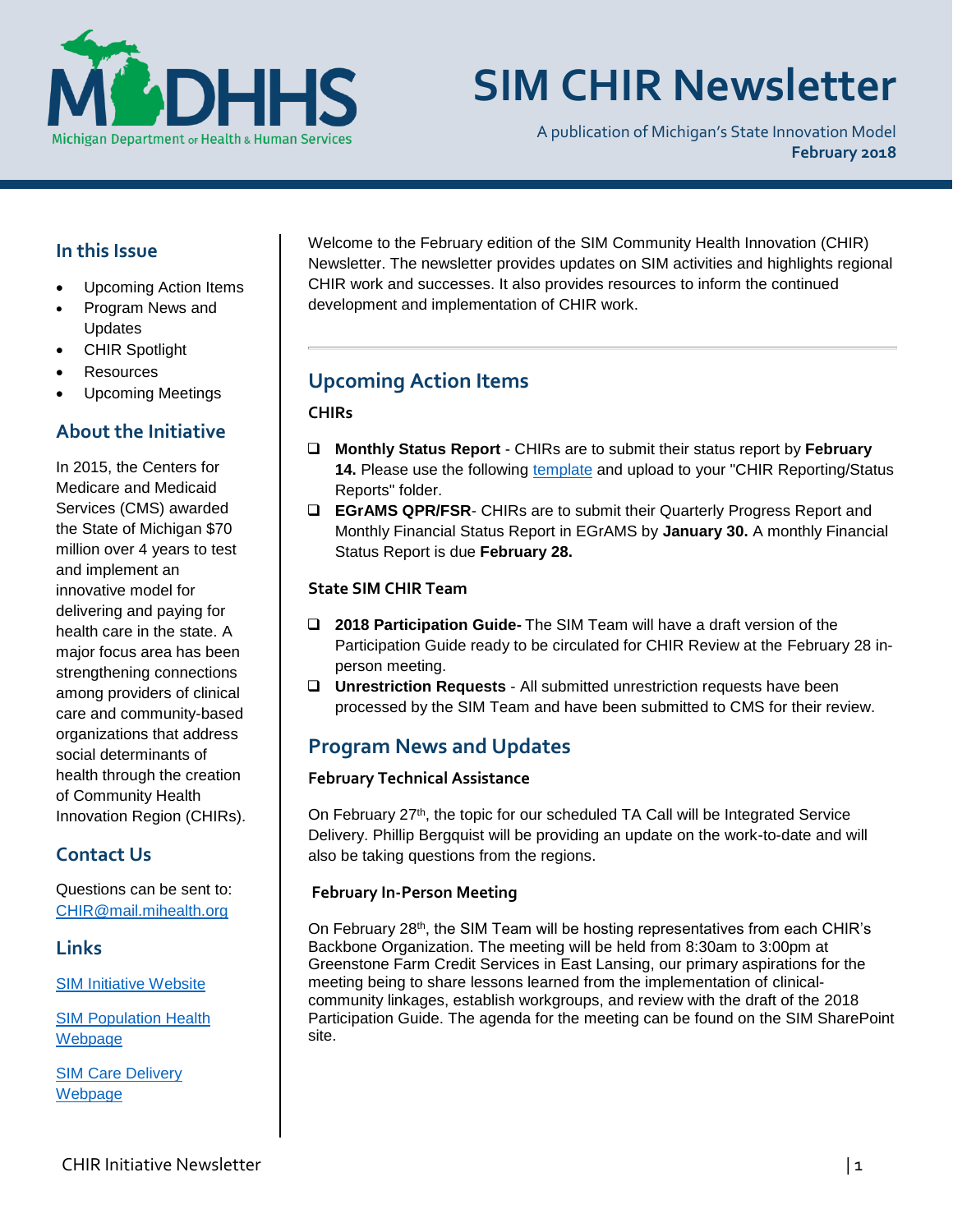# **CHIR Spotlight**

This month's Spotlight focuses on Dr. Jeremy Lapedis, the SIM Project Manager for the Livingston/Washtenaw CHIR (LWCHIR), who brings a depth of facilitation understanding and expertise to his work.

Jeremy has been working with the LWCHIR since 2016, when he joined its regional backbone organization, the Center for Healthcare Research and Transformation (CHRT) as the SIM Project Manager. Combining a deep understanding of how to bring groups together with his position as SIM project Manager is a natural fit for Jeremy and a unique resource for the LWCHIR. Jeremy plays a key role leading the implementation of LWCHIR's SIM interventions, and is able to use his facilitation knowledge and skills to bring people from partner organizations

together to talk about CHIR goals and support building the community network. This is vital to the LWCHIR's long-term success. As Jeremy describes,

*"When you try to tackle some of the issues that are at the root causes of poverty, injustice, unfairness, you run into values. Chances are, differences in values that people have. And there's no one solution that is going to solve that. It's not a matter of 'this is the right way to do things or not the right way'. It is a matter of having the conversations with people that they need to have in order to recognize another set of values, adjust our own values and behaviors, or in some combination thereof. Facilitation is a process for helping communities tackle their challenges for which there is no right answer. Every community is going to be different because everyone brings different values and experiences to the table. Facilitation can help tackle these complex issues rather than trying to give an answer to an individual or a group that says 'this is the way you have to do it'."*

An important part of the LWCHIR's work involves identifying the cultures of partner organizations, within the healthcare system itself, and within social services as a whole. Facilitation skills help examine where those cultures are clashing and creating barriers to reaching the target population of their interventions to provide good services to those people.

Further, Jeremy describes that for the LWCHIR, positive changes within the systems of care rely on changes in thought at both the individual and organizational level. Facilitation is an important part of this, as well as engaging all relevant stakeholders. Good facilitation practice also assists in reviewing everyone who is 'at the table' and who is missing but needs to be engaged for the success of the work.

Jeremy is quick to note that facilitation is more an art than a science and that there are many skilled and passionate individuals working to create their own solutions within their CHIRs. To compare notes, collaborate, or ask questions, contact Dr. Jeremy Lapedis at *jlapedis@umich.edu.* 

#### **TIPS FOR RUNNING AN EFFECTIVE MEETING**

#### (ADAPTED FROM THE WORK OF FRANCES DUNN BUTTERFOSS)

- 1. Clarify purpose and spend a lot of time preparing for the meeting
- 2. Make sure you have ground rules describing how you work together – how you make decisions, what you can expect from each other and how you will hold each other accountable
- 3. Involve as many people as possible
- 4. Summarize conversations
- 5. Assign action items
- 6. End on time
- 7. Review action items

"If you do these things, and you do them at every single meeting, you will hold yourself and others accountable for the decisions that have been made and following up on them in between meetings."

#### **Housing for Health: Cross-Sector Impacts of Supportive Housing for Homeless High Users of Health Care:**

The Housing for Health (HFH) Initiative, created in 2012 within California's Los Angeles County, provides permanent supportive housing (PSH) and rental subsidies to homeless individuals who are high-utilizers of public health care services. This initiative has helped the homelessness population decrease. Currently, HFH is studying the following research questions: